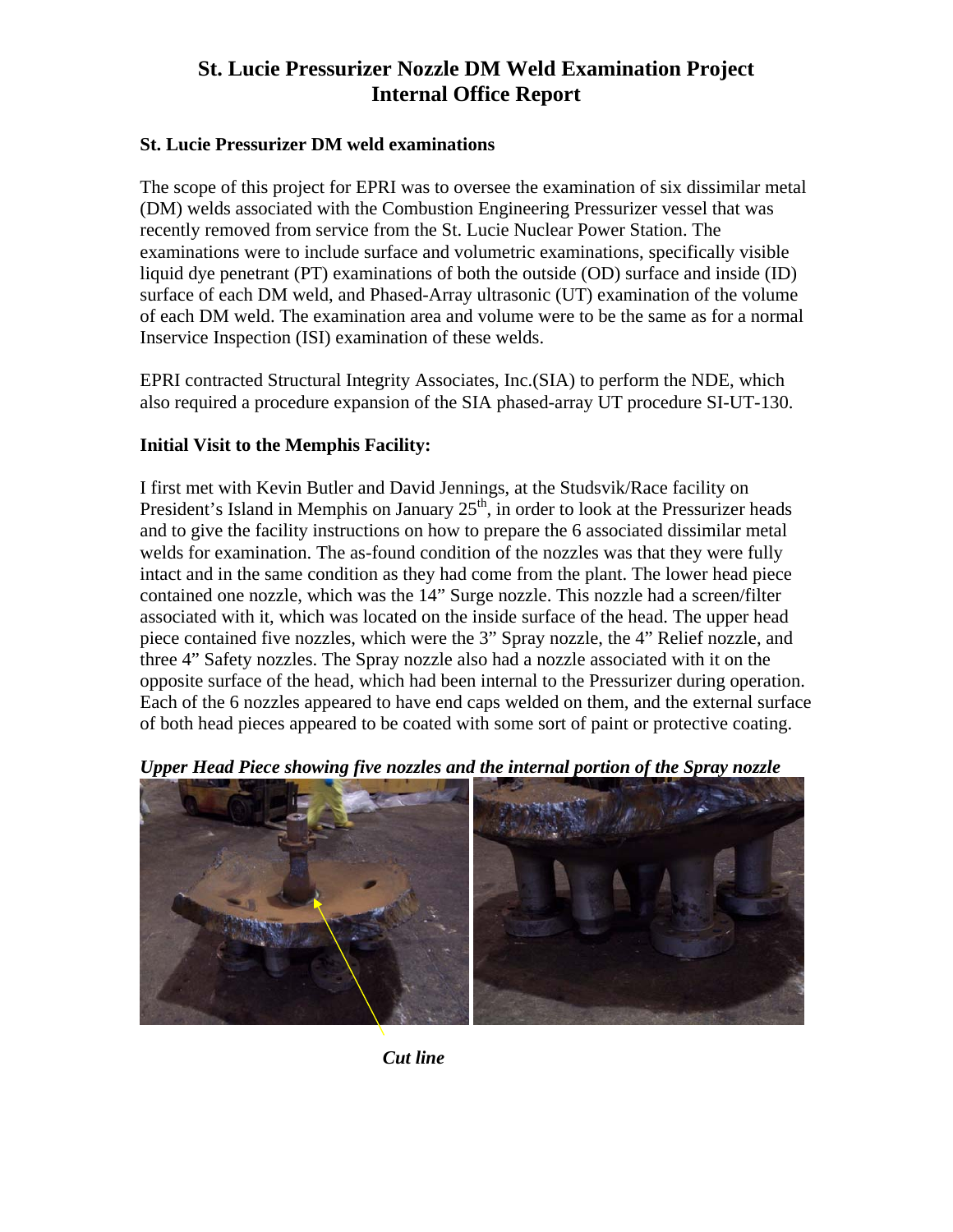*Lower head containing the Surge nozzle Internal portion of Surge nozzle* 



#### *Cut line*

During the initial visit to the facility, I explained a little bit about the examinations that we were going to be performing on the nozzles and why. I requested that the two internal nozzles be cut off of the head pieces, and that each end cap be completely removed, so that we would have access to the ID of each nozzle. I instructed them to remove any internal thermal sleeves that would interfere with our access to the inside surfaces of the welds, as well. I also requested that all paint, coatings, rust and scale be removed from all surfaces of the pieces, down to the bare metal. At that time, they expressed concern for their ability to remove the end cap from the Surge nozzle, due to the size of the weld. We discussed that it should only involve cutting along the weld at the edge of the cap, and that the cap should come off fairly easily. They also asked me if it would be a problem if the flanges on the Safety nozzles were damaged during the cutting, and I said that it was not a concern as long as the weld area of the nozzle was not affected.

#### The February 4<sup>th</sup> Week at the Memphis Facility:

Upon arrival to the facility on Monday, February  $4<sup>th</sup>$ , we received radiation worker training and facility safety training and were then allowed to dress out and enter the Sectional Shop, where the pieces were staged. The as-found condition of the upper head piece, at this time, was that the internal nozzle and end caps had been completely removed and the surfaces had been bead blasted with some sort of carbon steel metallic material, which had removed all paint and coatings but left the surface in a rough rusty looking condition. Even the stainless and inconel surfaces were rusty. Our assumption was that this was caused from carbon steel blast material being embedded into the surfaces. The flanges at the ends of the three Safety nozzles were completely removed along with the end caps. On the lower head piece, the DM weld on the Surge nozzle was actually damaged from the cutting and there were portions of the end plug still in place. When I inquired about this, they told me that the end cap had actually been a plug and that it had been very difficult to remove. I took one of the facilities cutting technicians out to the nozzle and showed him the portions of the plug that were still in place and asked him to carefully remove the weld around the edge of it, and that it would come out. He followed these instructions and was able to remove the remaining portion of the plug.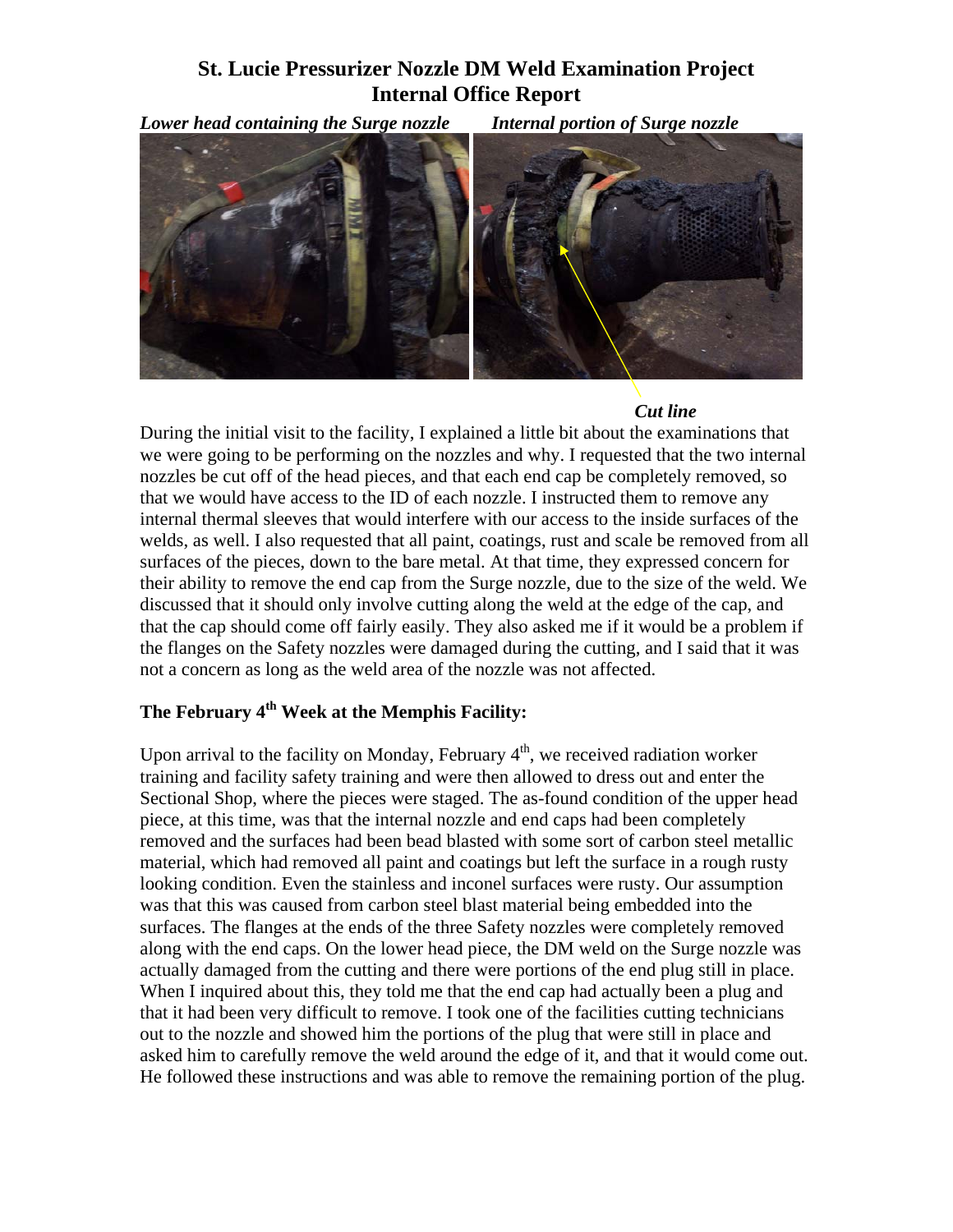An assessment of the Surge nozzle, after complete plug removal showed that a great deal of the ID of the weld had been damaged by flame cutting.

*Upper Head after initial prep work Safety nozzle after flange removal* 



*Surge nozzle after initial prep work (note ID damage caused by flame cutting)* 



*Portions of the end plug still in place* Flame cut hole in the DM weld



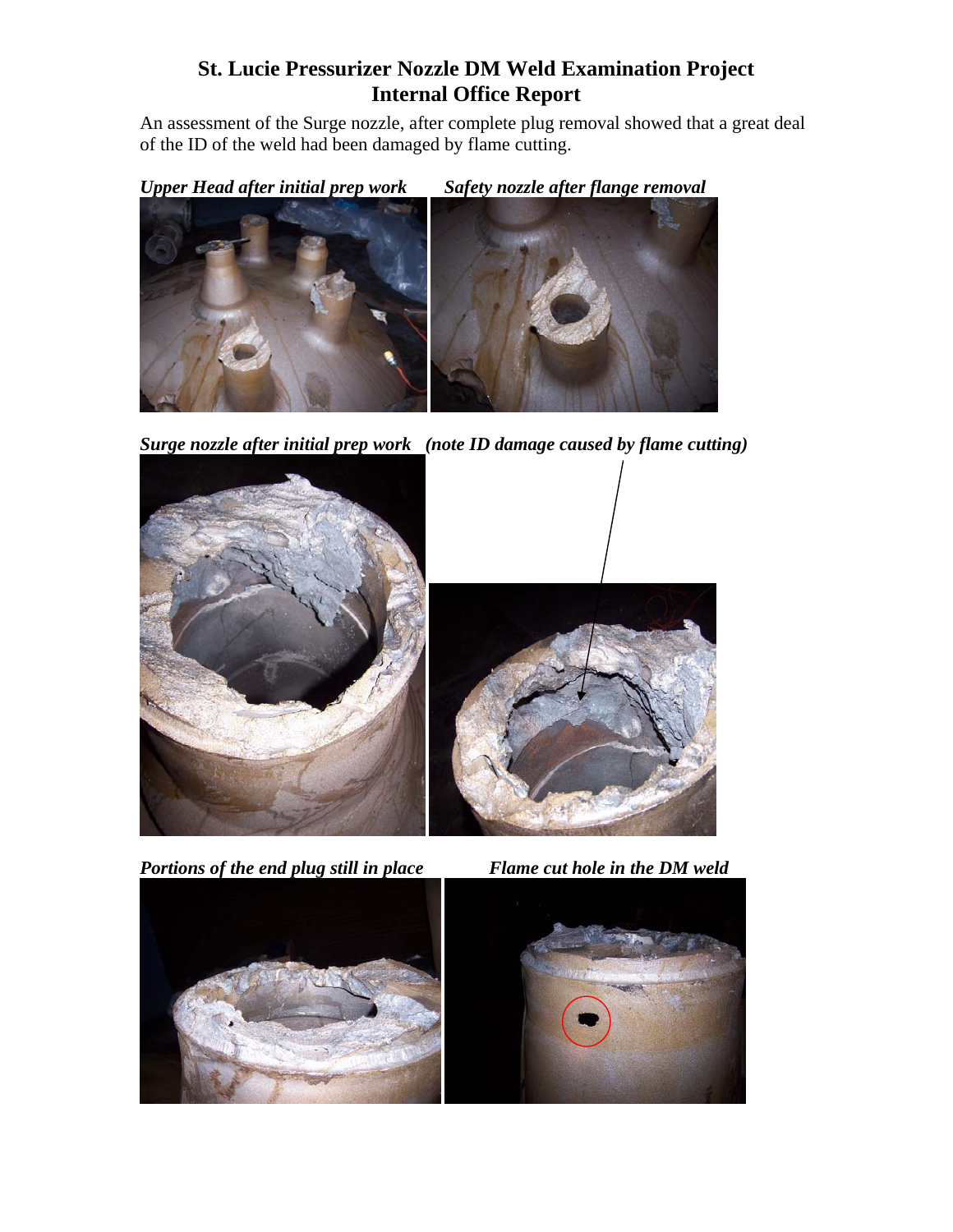We had brought our own side grinder and flapper wheels, so we proceeded to prepare the outside surfaces of the nozzle weld areas to remove the rust and smooth out the rough surfaces. By the end of the first day, we had managed to adequately prepare the outside surfaces of the welds for PT and UT examinations.

*Upper head after flapping Surge nozzle after flapping and plug removal* 



On Tuesday, we set up and performed liquid dye penetrant (PT) examinations of the OD surface of each DM welds. There were two small rounded indications noted during the OD PT exams. One was on the Relief nozzle, in the DM weld surface area. And the other was on the "C" Safety nozzle, also in the DM weld surface.

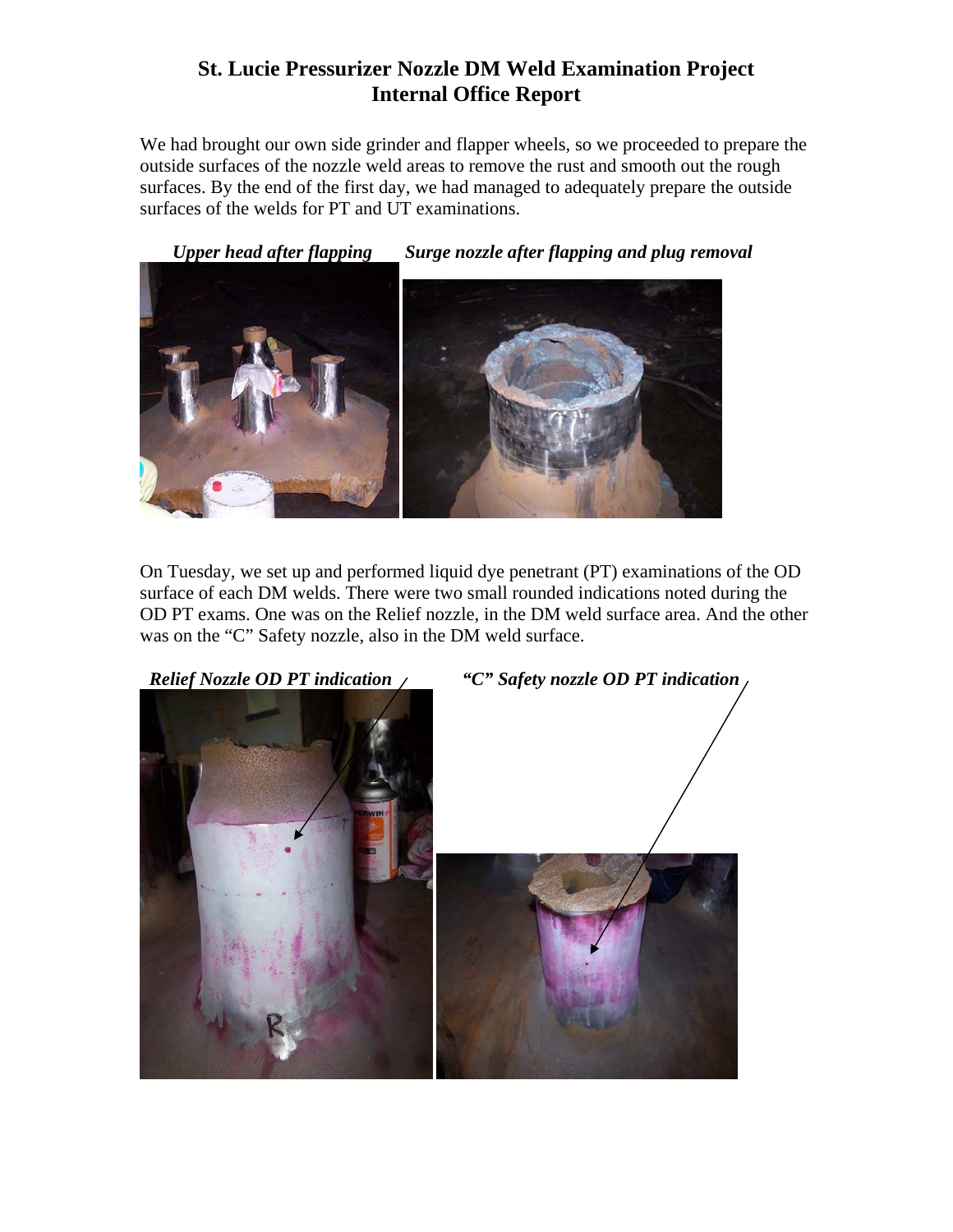Tuesday afternoon, we began Phased-Array UT examination on the "A" Safety nozzle DM weld, using longitudinal ultrasonic sound beams projected from 0° to 80° angles. We immediately noted a large number of planar reflectors in the weld, which were stacked on top of each other and appeared to extend from the ID surface of the weld up to approximately 0.325" from the OD surface of the weld, at the deepest point. These reflectors were numerous and were present 360° around the circumference of the weld. When scanning across the tops of these indications, the UT sound beams that were projected normal to the surface (straight beams) did not pick up the indications, as you would expect them to if the indications were caused by internal inclusions. Under normal field examination conditions, these types of indications would have to be recorded and evaluated as one continuous linear planer flaw, seen 360° around the weld.



*Screen shot of these stacked UT indications, as seen at the 3 o'clock position* 

On Wednesday, we continued UT examination of the remaining nozzles. The two other Safety nozzle DM welds also contained 360° linear planar indications. The "B" Safety DM weld indication was measured from the ID surface to within 0.396" of the outside surface. The "C" Safety nozzle DM weld indication was measured from the ID surface up to 0.495" of the outside surface. These indication exhibited the same features as that of the "A" Safety nozzle DM weld.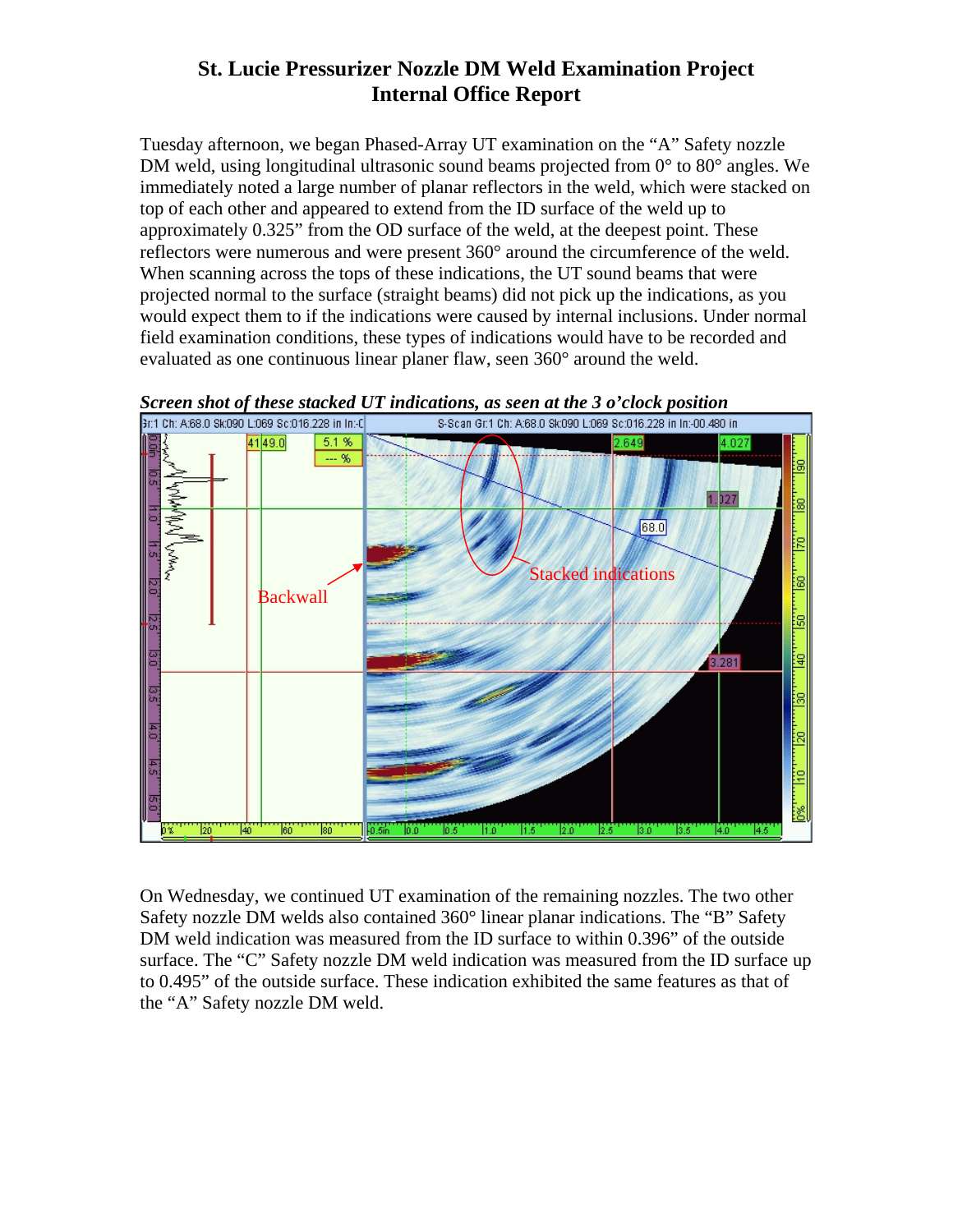The Spray nozzle DM weld was found to contain one embedded planar indication that did not appear to be connected to the ID surface, and was indicative of a lack of fusion type flaw located along the upper bevel of the weld to base material interface. The Relief and Surge nozzles did not contain any recordable indications.

Wednesday evening, we purchased a die grinder and some abrasive wheels in order to prepare the ID surfaces of these DM welds for PT examination. On Thursday, we were able to use these new tools to prepare a suitable ID surface for examination on each nozzle DM weld. The PT of the inside surfaces the "A" and "C" Safety nozzles produced several aligned dotted indications within the weld material, which were very defined and easy to interpret as surface connected flaws. The "B" Safety nozzle had three very faint indications in one area of the weld inside surface, which were reproducible, but were not as definitive as on the other two Safety nozzles. Surprisingly, the Spray and Surge nozzles also had recordable PT indications on the ID surfaces, in the area of the DM weld. They, too, were aligned. The Surge nozzle indications were somewhat small and faint, similar to that of the "B" safety nozzle. However, the Spray nozzle indications were very defined and sizeable. We re-examined the Surge and Spray nozzle DM welds after the ID PT examinations, but were still unable to record UT indications associated with the PT indications.

*Typical Safety nozzle aligned ID PT indications* 



*Spray nozzle aligned ID PT indications* 

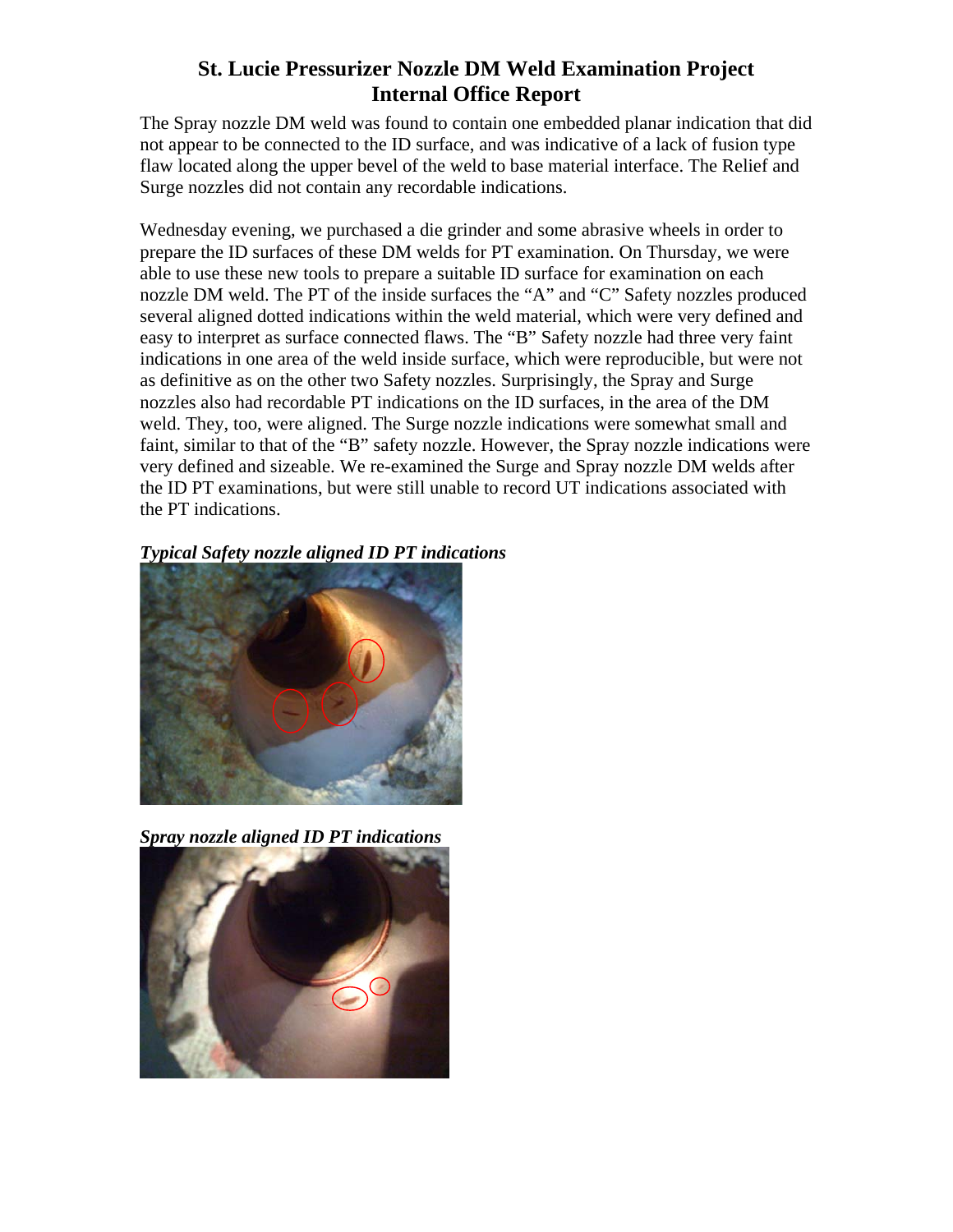*Faint ID PT indications on the Surge nozzle* 



#### **Summary of NDE findings:**

All six nozzle DM welds on the former St. Lucie Combustion Engineering Pressurizer vessel were successfully examined from both the OD and ID with liquid dye penetrant, and were volumetrically examined by the Phased-Array UT method, using Structural Integrity Associates PDI qualified procedure SI-UT-130. The only limitations to these examinations were on the Surge nozzle, where initial attempts to remove the end plug by flame cutting had resulted in extensive damage to the ID surface and in one area had resulted in a hole through the middle of the DM weld.

The OD surface PT examinations of these six nozzle welds resulted in two recordable indications. One small rounded indication was recorded in the Relief nozzle DM weld crown surface. One small rounded indication was recorded in the "C" Safety nozzle DM weld crown surface. Both of these indications were indicative of porosity-type indications, which may have been uncovered during the bead blasting and flapping processes. Further surface preparations were not performed in the areas of these indications to see if they could be removed.

The phased-array UT examinations of the nozzles resulted in multiple stacked planar indications being recorded in all three of the Safety nozzle DM welds, which under normal field NDE conditions would likely be reported as 360° linear planar flaws. The approximate through-wall depths of these indications at the deepest points were 80% on the "A" Safety nozzle, 75% on the "B" Safety nozzle, and 69% on the "C" Safety nozzle. Additionally, one non-surface connected indication, indicative of lack of fusion was